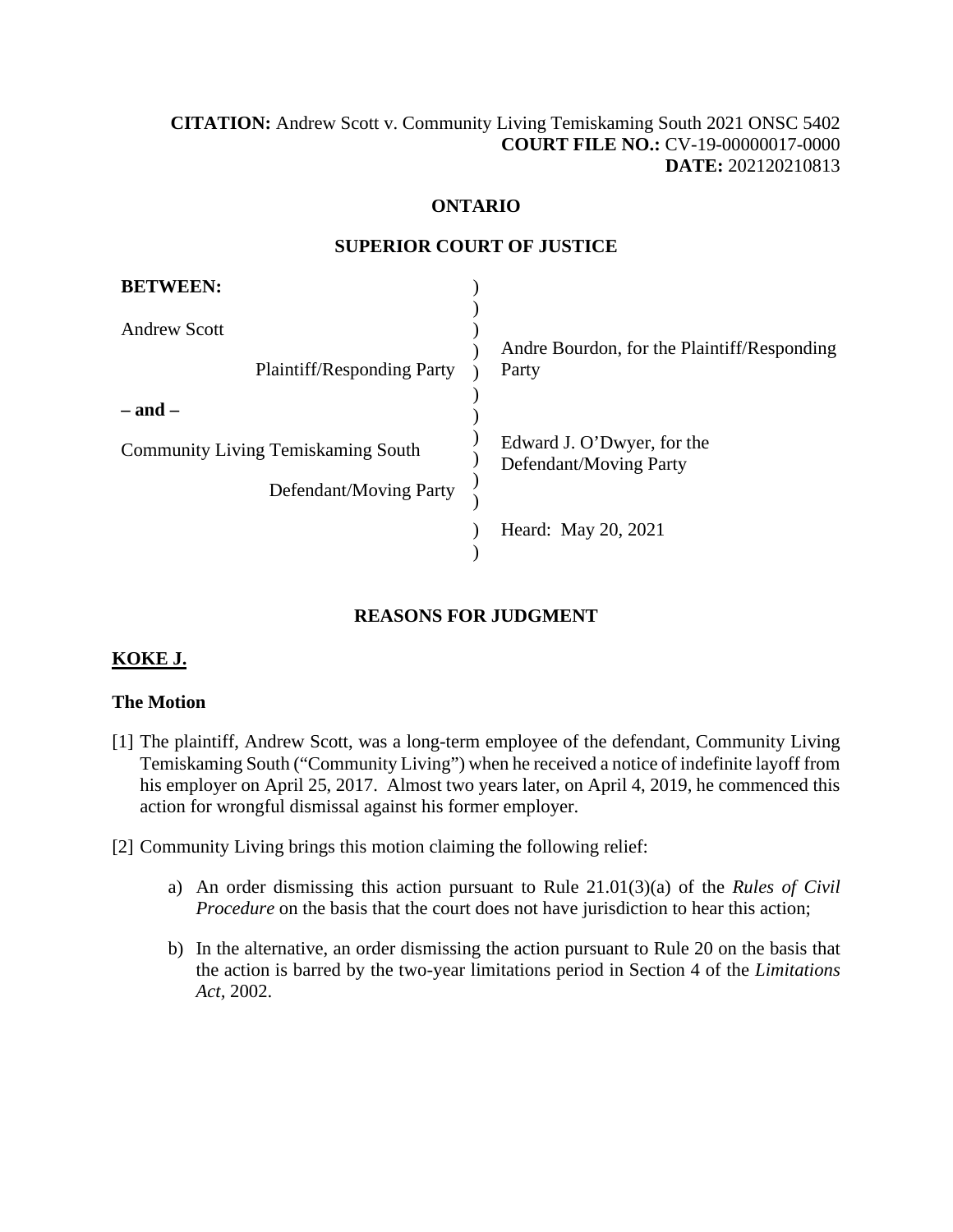### **Background**

- [3] The plaintiff commenced his employment with Community Living on September 1, 1981, where he held the position of Instructor within the Adult Rehabilitative Centre ("ARC").
- [4] From the time he commenced his employment until March of 2015 Mr. Scott was a member of the Ontario Public Service Employees Union, Local 6465 ("OPSEU') bargaining unit and paid union dues. The terms and conditions of his employment were governed by a collective agreement between Community Living and OPSEU.
- [5] In early March of 2015 Community Living required an employee to fill a position of Supervisor of ARC Industries. This was a not a bargaining unit position. This position was offered to the plaintiff in a letter addressed to him on March 2, 2015, in which it was described as a "temporary position". Mr. Scott accepted it two days later.
- [6] The plaintiff held this non-unionized position for approximately two (2) years. On March 21, 2017 Mr. Scott was informed in writing that Community Living was in the process of implementing a number of changes related to the ARC program and that effective March 27, 2017, his temporary position as supervisor of the ARC program would no longer be required. Accordingly, he would be required to return to the bargaining unit and assume his previous position of Instructor effective March 27, 2017.
- [7] On March 27, 2017 Mr. Scott returned to his previous position and once again began paying monthly union dues.
- [8] On April 25, 2017, Community Living informed the plaintiff that as a result of a decision by the Ministry of Community and Social Services, the ARC program would be discontinued. As a result, his position as Instructor would be eliminated effective July 1, 2017, following which he would be on indefinite layoff.
- [9] Upon being provided with this notice the plaintiff was provided with three options which were available to him as a union employee:
	- a) He could exercise his bumping rights in displacing another employee;
	- b) He could accept a severance package, or;
	- c) He could remain on an indefinite layoff.
- [10] The plaintiff did not select option a) or b). As such he remained on an indefinite layoff. His last day of work was June 30, 2017.
- [11] On April 4, 2019, the plaintiff commenced this action against Community Living. In his statement of claim he alleged that he was wrongfully dismissed on July 1, 2017, and he claimed punitive and exemplary damages in relation to the dismissal.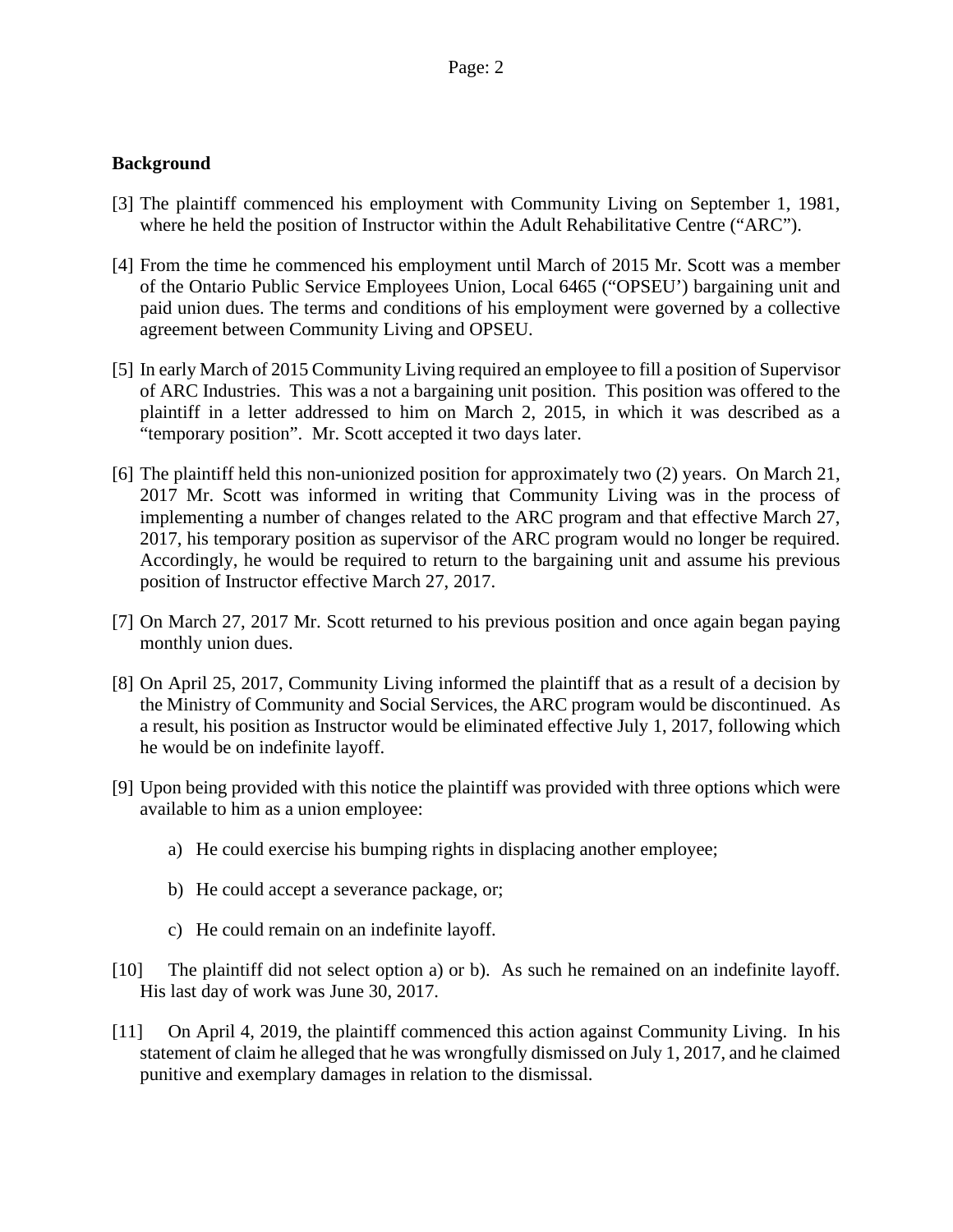- [12] On August 26, 2019 Community Living served and filed a notice of motion for a determination of an issue, pursuant to Rule 21.01 (3) (a) of the *Rules of Civil Procedure*. In its motion material it asked the court for an order dismissing the wrongful dismissal action on the basis that the court lacked jurisdiction to decide a wrongful dismissal action involving a unionized employee.
- [13] On October 9, 2019, the plaintiff asked for an adjournment of the motion so that he could conduct a cross-examination. Community Living consented to the plaintiff's request.
- [14] The plaintiff did not schedule cross-examinations but on January 13, 2020 he filed an amended statement of claim, to allege, for the first time, that he was *constructively* dismissed from his non-union position on March 21, 2017, when Community Living notified him that he was being transferred from his non-unionized role back to his former bargaining unit position.

#### **The Issues**

- [15] There are two issues to be decided on this motion:
	- a) Is the plaintiff's claim for constructive dismissal from his management position untimely and statute barred?

alternatively,

b) Does this court have jurisdiction to hear Mr. Scott's claim for wrongful dismissal from his unionized position?

### **Analysis**

### **1. The Constructive Dismissal Issue (Rule 20)**:

- [16] The defendant submits that there is no genuine issue requiring a trial because the plaintiff's constructive dismissal claim is statute-barred by the two-year limitation period set out in the *Limitations Act, 2002.*
- [17] The plaintiff submits that the issues and disputed facts are not the proper subject of a summary judgment motion. According to the plaintiff, the facts governing this matter are in serious dispute and discoveries have not yet been held.
- [18] With respect to the limitation period issue, the plaintiff argues that July 1, 2017 (the first day of his indefinite layoff) is the appropriate commencement date (or "discoverability" date) to use in calculating the two-year limitation period. Accordingly, the limitation period for the claim did not expire until July 1, 2019. Since the statement of claim was issued on April 4, 2019, the plaintiff's constructive dismissal claim does not fall outside of the two-year limitation period.
- [19] In support of its position the plaintiff submits that "the definition of constructive dismissal is when an employee *resigns* because of a breach of their employment contract by their employer." [emphasis added]: See paragraph 12 of the plaintiffs responding factum.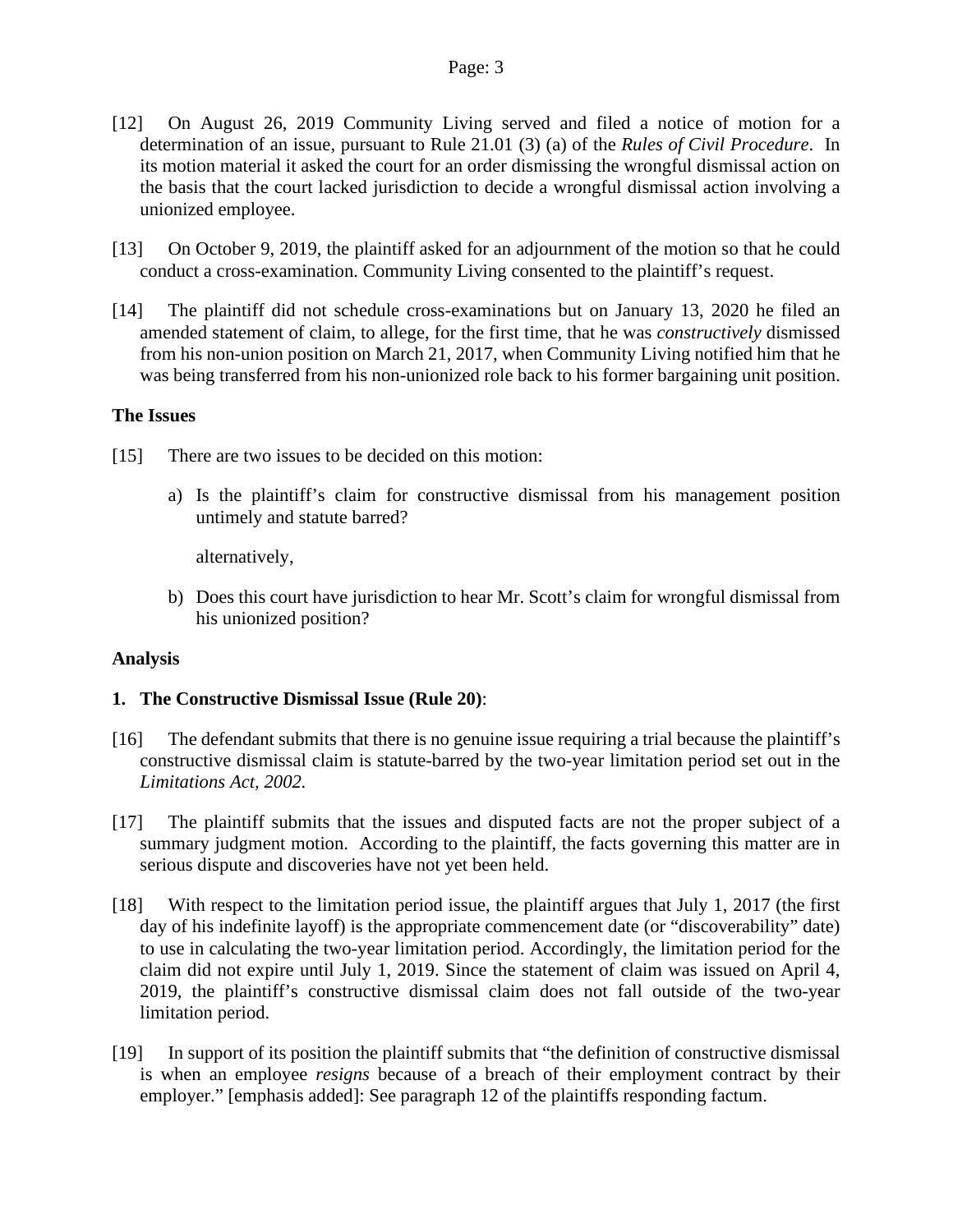- [20] The defendant argues that the commencement date for the limitation period of the constructive dismissal claim is March 27, 2017. This is the date that Mr. Scott resumed his former unionized position.
- [21] The defendant further argues that since the plaintiff did not amend his statement of claim to include the claim for constructive dismissal until January 13, 2020, the action to enforce the constructive dismissal claim was commenced more than 9 months after the expiry of the limitation period, which had expired on March 27, 2019. In any event, the original unamended statement of claim was issued on April 4, 2019 and therefore the original claim was also issued more than 2 years after the commencement date of the constructive dismissal claim.
- [22] In response to the employer's argument that the date the statement of claim was amended marks the date the action for constructive dismissal was commenced, Mr. Scott submits that the amendment adding the constructive dismissal claim did not constitute a new and discrete cause of action and did not alter the nature of the claim but arose from the core factual nexus of the wrongful dismissal matter. Also, the amendment falls squarely within the contemplated amendments permitted routinely pursuant to Rule 26 of the *Rules of Civil Procedure*, and the amendments were made before the plaintiff had filed its statement of defence.

# **Discussion**

# **The Test on a Motion for Summary Judgment**

- [23] In *[Hryniak v. Mauldin](https://canlii.ca/t/g2s18)*, 2014 SCC 7 ("*Hryniak*").the Supreme Court of Canada ruled on the proper interpretation of the new summary judgment rule, which came into force in 2010. The Court confirmed that the new rule makes summary judgment appropriate in a wide number of cases, and granted a motion judge the ability to use new powers to weigh evidence, evaluate credibility and draw reasonable inferences. The Supreme Court noted that such a "shift in culture" is needed to recognize summary judgment as a significant alternative model of adjudication.
- [24] The court in *Hryniak* held that on a motion for summary judgment, the motion judge must first determine if there is a genuine issue requiring a trial based only on the evidence before the judge and without using the judge's new fact-finding powers. There will be no genuine issue requiring trial if the summary judgment process provides the motion judge with the evidence required to fairly adjudicate the dispute and is a timely, affordable and proportionate procedure within the meaning of Rule  $20.04(2)(a)$ . If there appears to be a genuine issue requiring trial, the judge then may determine whether the need for a trial can be avoided using the new powers. (*Hryniak* at para. 66)
- [25] I find that this is not a case in which the court needs to exercise its new powers in the second step of the test. The facts on which the parties rely do not raise serious concerns of credibility, inferences to be drawn or evidence to be weighed. The question at issue on this motion simply requires the Court to determine whether the plaintiff's claim of constructive dismissal is timely. The evidence in support of this issue is uncontradicted and available in the documents provided by the parties, as well as in their supporting affidavits. I find therefore that this is an appropriate case for adjudication of the limitation issue by applying Rule 20.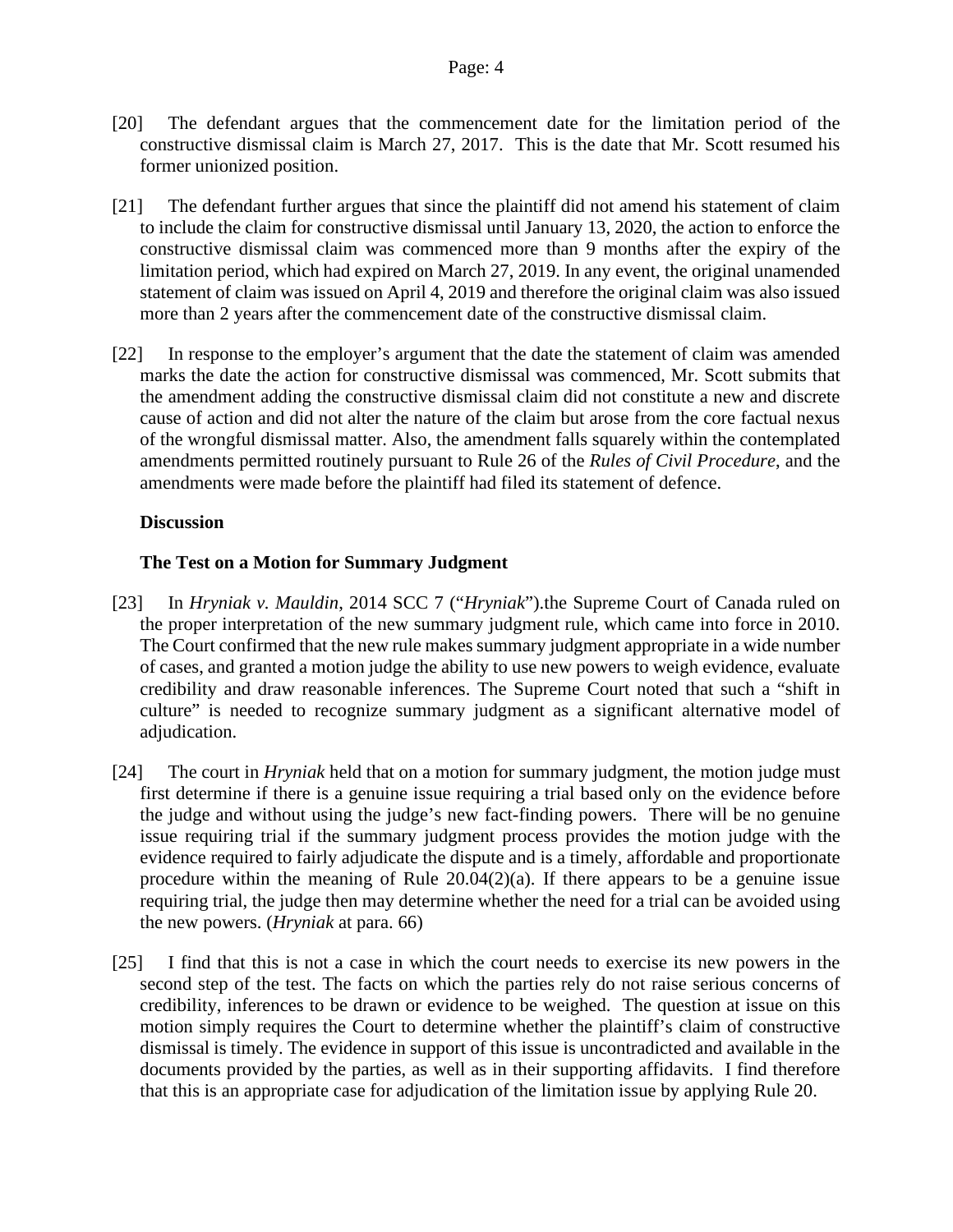# **Is the Plaintiff's Claim Statute-Barred by the Limitations Act?**

- [26] The *Limitations Act, 2002* sets out the basic two-year limitation period: See Section 4, *Limitations Act 2002,* S.O. 2002, c. 24, Sched. B.
- [27] With respect to the issue of when a limitation period begins to run in a constructive dismissal action, the decision of this court in *Bagnulo v. Complex Services Inc.,* 2011 ONSC 5506 at para. 44 ("*Bagnulo*") is authority for the proposition that when a constructive dismissal arises from a change of position, the limitations period starts to run from the *date of the change in position*. [emphasis added]
- [28] I accept the analysis and conclusion of the court in *Bagnulo* and in my mind it applies to the circumstances of this case.
- [29] Mr. Scott was given notification on March 21, 2017 that he was to be transferred out of his temporary position and back into the bargaining unit, effective March 27, 2017. This transfer constituted a change in position. I find therefore that based on the dicta of Matheson J. in *Bagnulo*, the limitation period for Mr. Scott's claim for constructive dismissal began to run on March 27, 2017 when the change went into effect.
- [30] In the context of a claim for constructive dismissal, the limitation period may also begin to run from when the plaintiff accepts that the employment contract was repudiated by the employer: See *[Bambury v. Royal Bank of Canada,](https://canlii.ca/t/fld4d)* 2011 ONSC 2840 at paras 32 and 36; *[Penteliuk v. CIBC World Markets, Inc,](https://canlii.ca/t/g6g9q)* 2014 ONSC 2105 at para 261.
- [31] There can be little doubt as to when the plaintiff accepted that his employment contract was repudiated. Repeatedly, in the sworn evidence which he provided in response to this motion he indicated that he considered himself to have been constructively dismissed when he was transferred back into the bargaining unit in March of 2017.
- [32] Not only did the plaintiff swear that he was constructively dismissed in March of 2017, he also swore that he took actions to mitigate his damages in response to the alleged constructive dismissal. This reinforces the conclusion that he accepted that his employment contract was repudiated by Community Living. In his affidavits, he swore:

It was always my intention to commence an action in Superior Court for Ontario against CLTS for the dismissal from supervisor of ARC. I continued working because the law of wrongful dismissal in Ontario is that one must mitigate loss of income damages after a wrongful dismissal: affidavit of Andrew Scott, motion record of the responding party, Tab 1 at para 23.

In March and April 2017, I did object to the termination of my position as Supervisor. I continued to work for the defendant in order to mitigate my damages: See affidavit of Andrew Scott, supplemental motion record of the responding party, tab 1 at para 6.

[33] With respect to the plaintiff's efforts to mitigate his losses arising from the alleged constructive dismissal, mitigation cannot toll the limitation period. There is no bar to the plaintiff to taking steps to limit his losses and commencing an action at the same time. Actions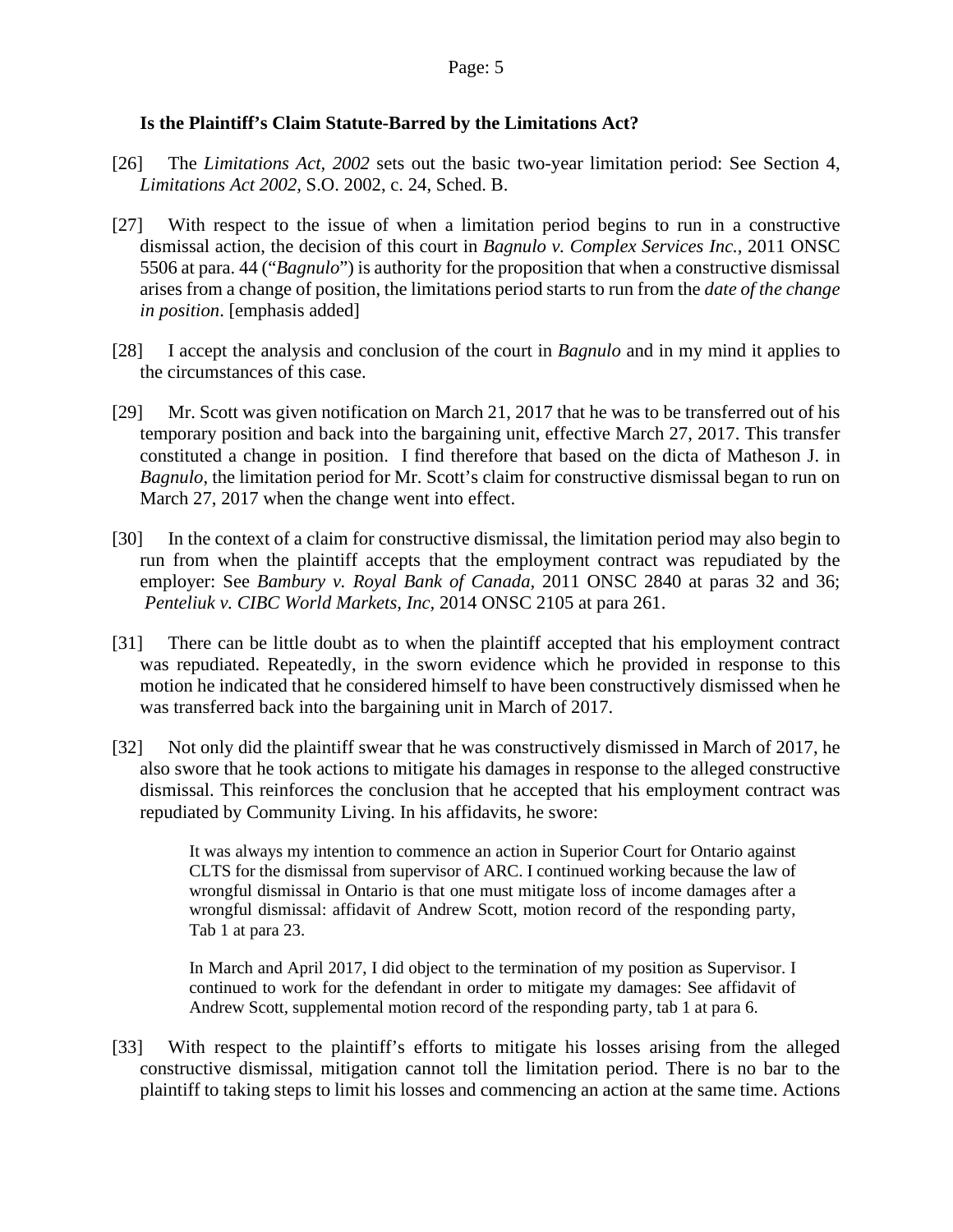taken by the plaintiff to mitigate his losses are therefore entirely irrelevant to when he discovered his losses and when the limitation period began to run: See *[Webb v. TD](https://canlii.ca/t/gvpn3)*, 2016 ONSC 7153 at para 154; *[Devincenzo v. Moir](https://canlii.ca/t/h5tm1)*, 2017 ONSC 5122 at para 37.

- [34] In summary, the efforts by the plaintiff to mitigate his alleged losses are only relevant to the extent that they confirm that he was aware of his claimed losses in March of 2017.
- [35] I note that in his amended statement of claim the plaintiff also admits he was terminated in March 2017. He does not raise any discoverability arguments. He states:

 7. On or about March 2, 2015, the plaintiff was promoted to a management position. The defendant advised the plaintiff that the position was permanent.

8. On or about March 21, 2017, the defendant constructively dismissed the plaintiff from the management position referred to in paragraph 7 above.

9. In order to mitigate his damages, as of March 21, 2017, the plaintiff continued to work for the defendant at a lesser wage: see motion record of Community Living, tab 3 at paras 8-9.

- [36] In conclusion, I find that it is abundantly clear, by virtue of his own sworn evidence, that Mr. Scott *discovered* that he was allegedly constructively dismissed in March of 2017. Not only was he aware that he was allegedly constructively dismissed at that time, his evidence is that he objected and took actions in response to the alleged constructive dismissal to mitigate his losses by accepting the bargaining unit position effective March 27, 2017.
- [37] With respect to the plaintiff's argument that the January 13, 2020 amendments were not advancing a new and discrete cause of action but arose from the core factual nexus of the wrongful dismissal matter I disagree.
- [38] I note that there is no reference in the original statement of claim to the following facts.
	- a) That on March 2, 2015 Mr. Scott was promoted to a management position;
	- b) That on March 21, 2017 he received a written notice that effective March 27, his nonunion management position would end and that he was being transferred to his former unionized position as an instructor effective March 27, 2017.
	- c) That effective March 27, 2017 his pay would be reduced.
	- d) That effective March 27, 2017 he accepted his employer's transfer and commenced working in his former position.
- [39] In my view these facts are essential and material to a finding of constructive dismissal in the circumstances of this case. The only reference in the original statement of claim pertaining to Mr. Scott's termination are set out in paragraph 7 of the original statement of claim which states: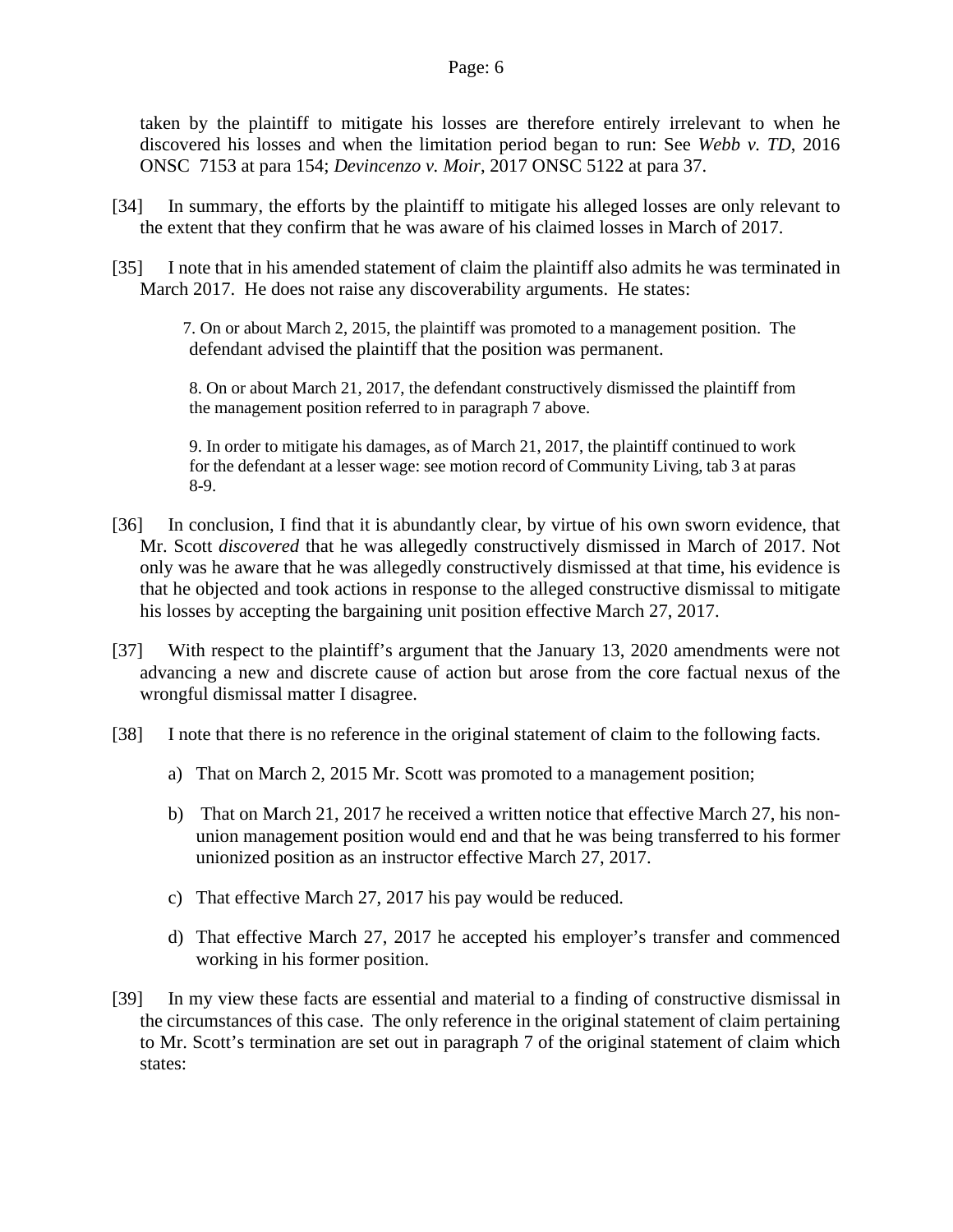7. The defendant terminated the plaintiff's employment without notice or cause on July 1, 2017.

- [40] In summary, I find that the substantive facts necessary to advance the plaintiff's claim for constructive dismissal were absent in the original statement of claim. These facts were discoverable at the time this claim was issued. The amendments therefore comprised a new and discrete cause of action, which was brought more than 2 years and nine months after the facts giving rise to the constructive dismissal action were available to the plaintiff.
- [41] In conclusion, I find that if the plaintiff was constructively dismissed, he discovered this on March 27, 2019 when the change to his employment status went in effect. The two-year limitation period governing this claim therefore expired prior to both the date the original statement of claim was issued (April 4, 2019) and prior to the date the statement of claim was amended to include the claim for constructive dismissal (January 13, 2020).

### **The Jurisdictional Issue (Rule 21.01(3) (a))**

- [42] Mr. Scott received a letter from his employer on April 25, 2017 informing him that his position as Instructor would be eliminated effective July 1. 2017. He was a dues paying member of OPSEU at the time.
- [43] In determining whether the court has jurisdiction to hear the wrongful dismissal claim, the intention of the legislation governing the parties must be considered.
- [44] The Ontario *Labour Relations Act* S.O. 1995, c. 1, Sched. A, ("*LRA*") expressly provides for the resolution of disputes arising under a collective agreement through arbitration. Section 48(1) of the *LRA* states:

48(1) Every collective agreement shall provide for the final and binding settlement by arbitration, without stoppage of work, of all differences between the parties arising from the interpretation, application, administration or alleged violation of the agreement, including any question as to whether a matter is arbitrable.

[45] This exclusive jurisdiction model is also reinforced by the language of the *Rights of Labour Act,* R.S.O. 1990, c. R. 33, specifically section 3(3), which states:

> 3(3) A collective bargaining agreement shall not be the subject of any action in any Court unless it may be the subject of such action irrespective of this Act or the Labour Relations Act.

- [46] The combined effect of these sections is to preclude court actions relating to claims arising under the collective agreement and restrict the remedies available in these cases to those found in the collective agreement or the LRA.
- [47] As Valin J. noted in *[Thorne v. Mutual Life of Canada and Ontario Hospital Association,](http://canlii.ca/t/1hxd3)* [2004] OJ No 3971 (QL) at para. 14:

I conclude from the statutory provisions referred to in these reasons [s. 48(1) LRA and s. 3(3) Rights of Labour Act] that this court has no jurisdiction to interpret a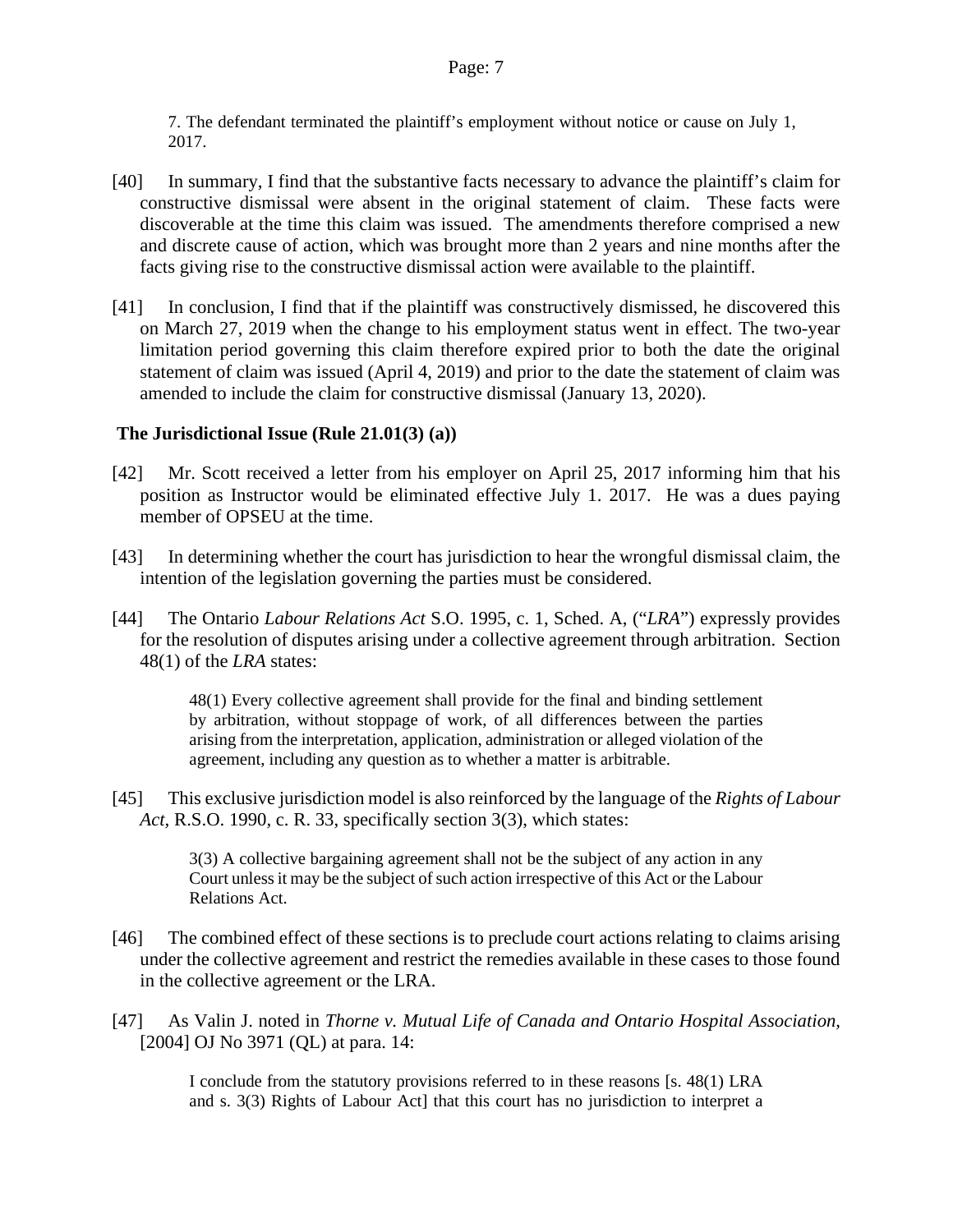collective agreement. In addition, there is an abundance of jurisprudence which clearly establishes the proposition that, where an issue arises between an employee covered by a collective agreement and an employer also covered by that agreement, the employee must resort to the grievance process under the collective agreement and has no recourse to the courts.

- [48] The applicable legislation provides that disputes arising *out of the interpretation, application or violation* of a collective agreement are within the exclusive jurisdiction of arbitrators. [emphasis added]
- [49] The Supreme Court of Canada noted the following in *[Weber v. Ontario Hydro,](http://canlii.ca/t/1frj9)* [1995] 2SCR 929 at para. 58 ("*Weber*"):

The issue is not whether the action, defined legally, is independent of the collective agreement, but rather whether the dispute is one arising under the collective agreement. Where the dispute, regardless of how it may be characterized legally, arises under the collective agreement, then the jurisdiction to resolve it lies exclusively with the labour tribunal and the courts cannot try it. [emphasis added]

[50] The Supreme Court of Canada confirmed this test and its underlying principles, in *[Allen v.](http://canlii.ca/t/1g2j7)  [Alberta](http://canlii.ca/t/1g2j7)*, [2003] 1 SCR 128, at para. 15, as follows:

> Simply, the decision-maker must determine whether, having examined the factual context of the dispute, its essential character concerns a subject matter that is covered by the collective agreement. Upon determining the essential character of the dispute, the decision-maker must examine the provisions of the collective agreement to determine whether it contemplates such factual situations. It is clear that the collective agreement need not provide for the subject-matter of the dispute explicitly. If the essential character of the dispute arises either explicitly or implicitly, from the interpretation, application, administration or violation of the collective agreement, the dispute is within the sole jurisdiction of an arbitrator to decide.

- [51] In summary, the *essential character* of the dispute is the key consideration for the determination of whether a labour arbitrator has exclusive jurisdiction over a dispute.The court has no jurisdiction to consider claims arising out of the rights created by a collective agreement. Nor does the court have "overlapping" or "concurrent" jurisdiction. See: *Weber supra* at para. 43, 45 and 58; *[Brown v. University of Windsor](http://canlii.ca/t/gs1wm)*, 2016 ONCA 431 (CanLII) at paras. 45 and 48. [emphasis added]
- [52] In my view, the plaintiff's wrongful dismissal claim arising from the notice he received on April 25, 2017 is entirely connected with his employment with Community Living - the terms and conditions of which are governed by a comprehensive collective agreement. Accordingly, I accept the employer's position that in this case, the substance and essential character of the dispute brings this claim within the exclusive jurisdiction of an arbitrator.
- [53] Also, I find that in the circumstances of this case all of the damages claimed by the plaintiff are directly related to either his allegation of wrongful dismissal, or his untimely allegations of constructive dismissal which are discussed above. In his amended statement of claim, the plaintiff specifically alleges at paragraph 14: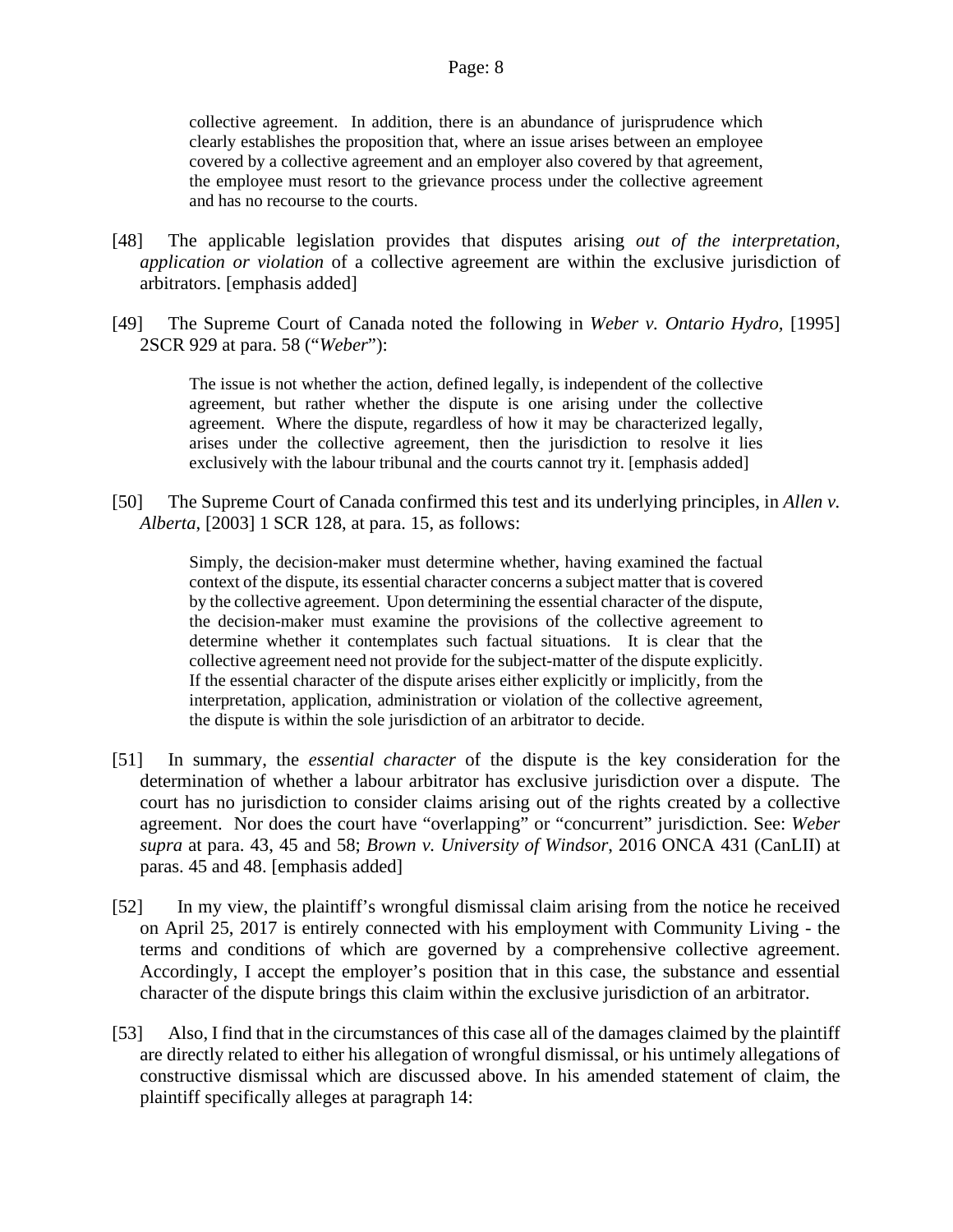14. In or around the time of his wrongful dismissal, the defendant behaved in a cold, calculating, callous and unreasonable manner towards the plaintiff. The defendant intentionally inflicted psychological harm on the plaintiff. As a direct result of the defendant's actions towards the plaintiff he suffered from depression, anxiety, stress, low self-esteem and his family life has been greatly affected. In addition to damages for emotional suffering, such actions by the defendant also call for punitive and exemplary damages.

[54] Jurisdiction is not conferred on the courts by virtue the particular heads of damages claimed, but rather the essential nature of the dispute. As noted by Justice Pomerance in *[Coleman v. Demers,](http://canlii.ca/t/1qtzr)* 2007 ONSC 7526 at para 22 *("Coleman").*

> 22. In this case, the claims against the employer and trade union are broadly framed and include allegations of constructive dismissal, intentional infliction of mental suffering, and conspiracy. However, jurisdiction does not depend on the semantics of the debate. The analysis must hinge on the "essential character" of the claim. Creative language cannot confer jurisdiction. Labels aside, the core question is whether, on an objective analysis of the facts, the dispute arises either expressly or inferentially out of the terms of the collective agreement.

- [55] It is further irrelevant whether the plaintiff was consulted, or even aware, about the terms of his return to the bargaining unit. Rather, so long as the position of the plaintiff fell within the scope clause of the collective agreement, the Plaintiff was bound by the collective agreement. See: *University of Toronto v. C.U.P.E., Local 3902*, [2009] O.L.A.A. No. 44 at paras 29-30.
- [56] The scope clause of the Community Living Collective Agreement reads:

The Employer recognizes the Ontario Public Service Employees Union as the sole and exclusive bargaining agency for employees of the Community Living Temiskaming South, save and except Supervisors, persons above the rank of Supervisor, Administrative Assistant and Supervisor/General Administration.

- [57] In this case, the Plaintiff was temporarily placed outside of the scope clause of the collective agreement when he held a temporary, non-unionized managerial position from March of 2015 to March 27, 2017. As soon as the Plaintiff lost his supervisory status (which occurred on March 27, 2017), he once again fell within the ambit of the collective agreement scope clause and was a member of the bargaining unit.
- [58] I note that even if there is a valid dispute as to whether the essential nature of the dispute in this case falls within the scope clause of the collective agreement, a labour arbitrator, and not the courts, has jurisdiction to decide whether the Plaintiff is bound by the collective agreement. See: *[Claxton v. BML Multi Trades Group Ltd.](https://canlii.ca/t/51nj)* [2003] O.J. No. 3882 (ON CA) at paras 15-16.
- [59] In conclusion, I find that the essential character of the wrongful dismissal dispute arising from the notice informing the plaintiff that his position would be terminated effective July 1, 2017 arises squarely from the collective agreement and therefore this Court does not have jurisdiction to hear this action.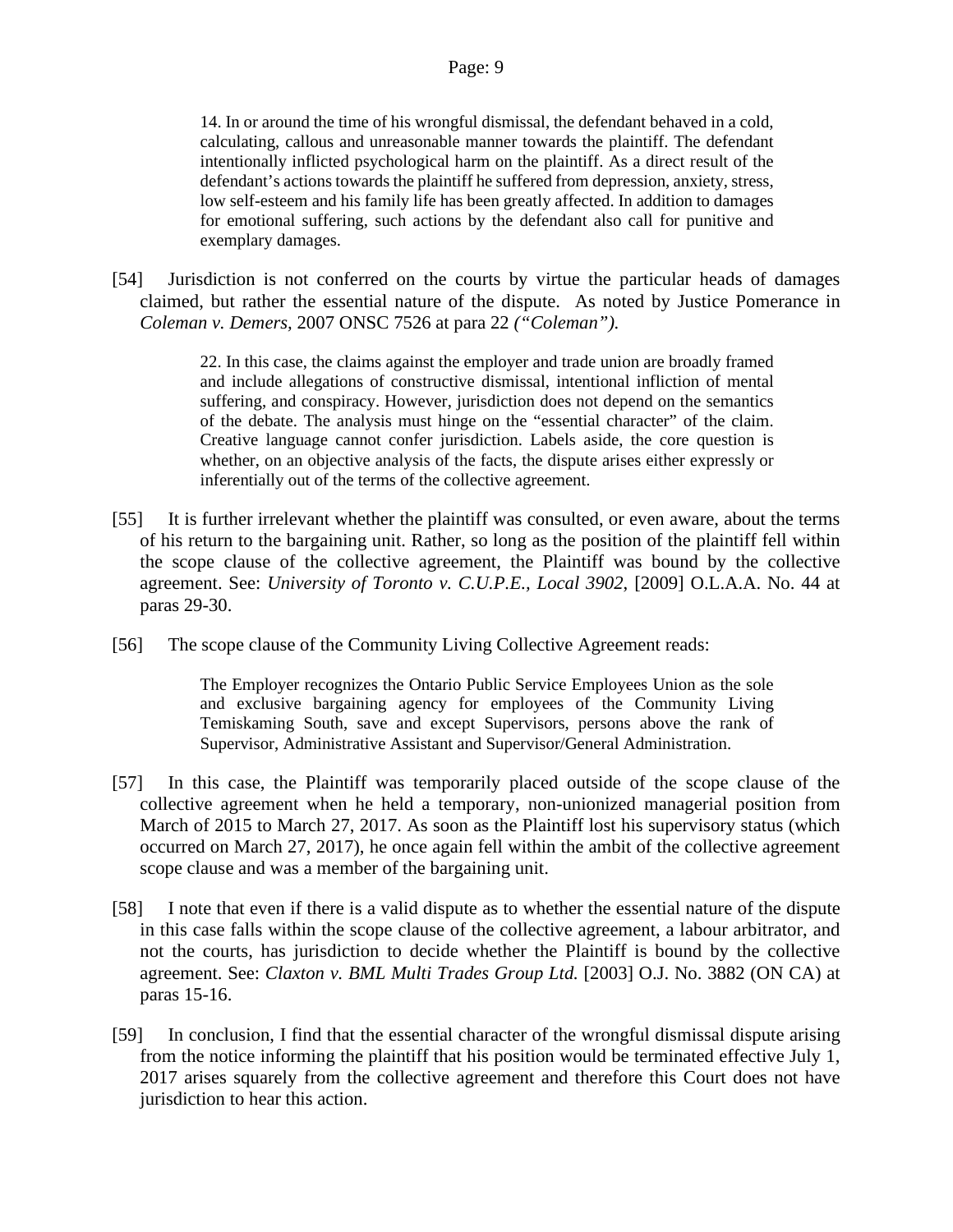#### **Decision**

- [60] The plaintiff initially brought a claim against the defendant in the Superior Court for wrongful dismissal. The alleged dismissal occurred while he was employed in a unionized position with his employer. I have found that the court has no jurisdiction to hear that claim. The plaintiff then proceeded to amend his claim by alleging that he was constructively dismissed at an earlier time, while employed with the defendant in a non-union position. I have found that this claim was brought outside of the 2-year limitation period which governs such claims.
- [61] In view of the above findings I am ordering that this action be dismissed since there are no further issues which require a trial.

#### **Costs**

[62] In the event the parties cannot agree on costs, they can file written submissions with this court within 14 days. Such submissions are to be no longer than 4 pages in length, exclusive of attachments. Following the delivery of the submissions, they have 7 days to respond to each other's submissions by filing reply submissions, to be no longer than one page.

Justice E.J. Koke

**Released:** August 13, 2021